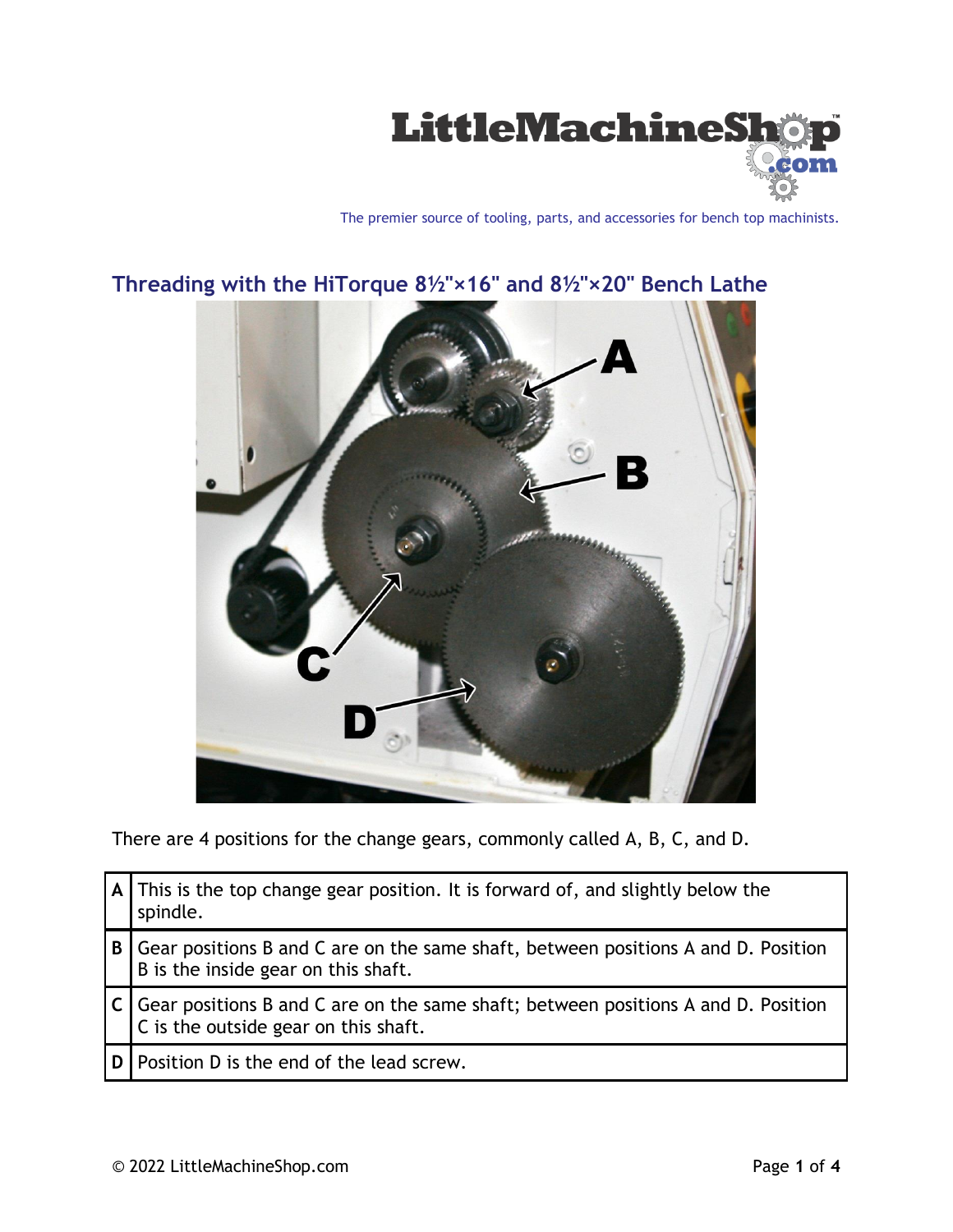The change gears are commonly tight on the shaft when new. You might need to use a screwdriver behind them to pry them off.

To change a gear in position A, use an 8 mm end wrench on the square end of the shaft to keep it from turning. Loosen the nut with a 19 mm end wrench and remove the notched washer from behind the nut. Remove the nut so you can slide the gear off the shaft.



To change a gear in positions B or C, use an 8 mm end wrench on the square end of the shaft to keep it from turning. Loosen the nut with a 19 mm end wrench and remove the notched washer from behind the nut. Remove the nut so you can slide the gear off the shaft.

The B and C gears ride on a sleeve that is free to turn on the shaft. It has a keyway and key that keep the B and C gears turning together. Lubricate this sleeve every time you change a B or C gear. Bad things happen when these sleeves seize on the shaft.

To change the gear in position D, use a 17 mm end wrench to remove the shoulder bolt that retains the gear. Gear position D has a spacer behind the gear. When you only use three gears, put the spacer outside the gear so the gear will align with the gear in position B.

In the change gear results, many of the combinations have "Any gear" in columns B and C. This means that you can use a gear with any number of teeth in position B. It is an idler and does not affect the overall gear ratio. Use a gear that makes it easy to properly engage the gears. For these combinations, you can use any gear for position C; this gear acts only as a spacer and does not engage the other gears.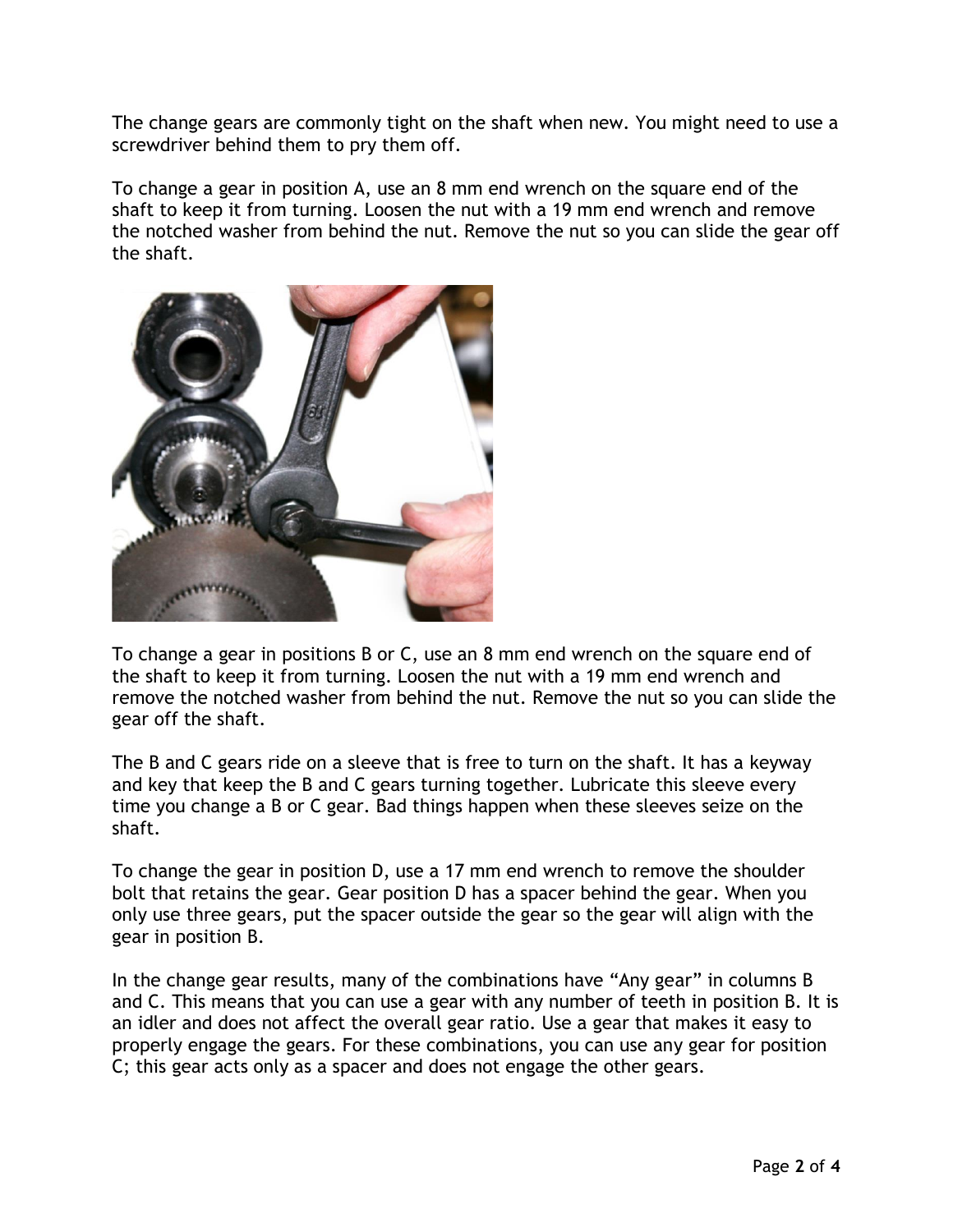The B-C Gear shaft is mounted on an arm that pivots around the lead screw. You can move the B-C shaft location to engage different gear combinations. To engage a new set of gears, use a 5 mm hex wrench to loosen the socket head cap screw that locks the B-C arm around the lead screw. Use an 8 mm end wrench on the square end of the B-C shaft to loosen it in the slot in the arm. Move the gears so they are all in engagement. Tighten the arm around the lead screw and tighten the B-C shaft.